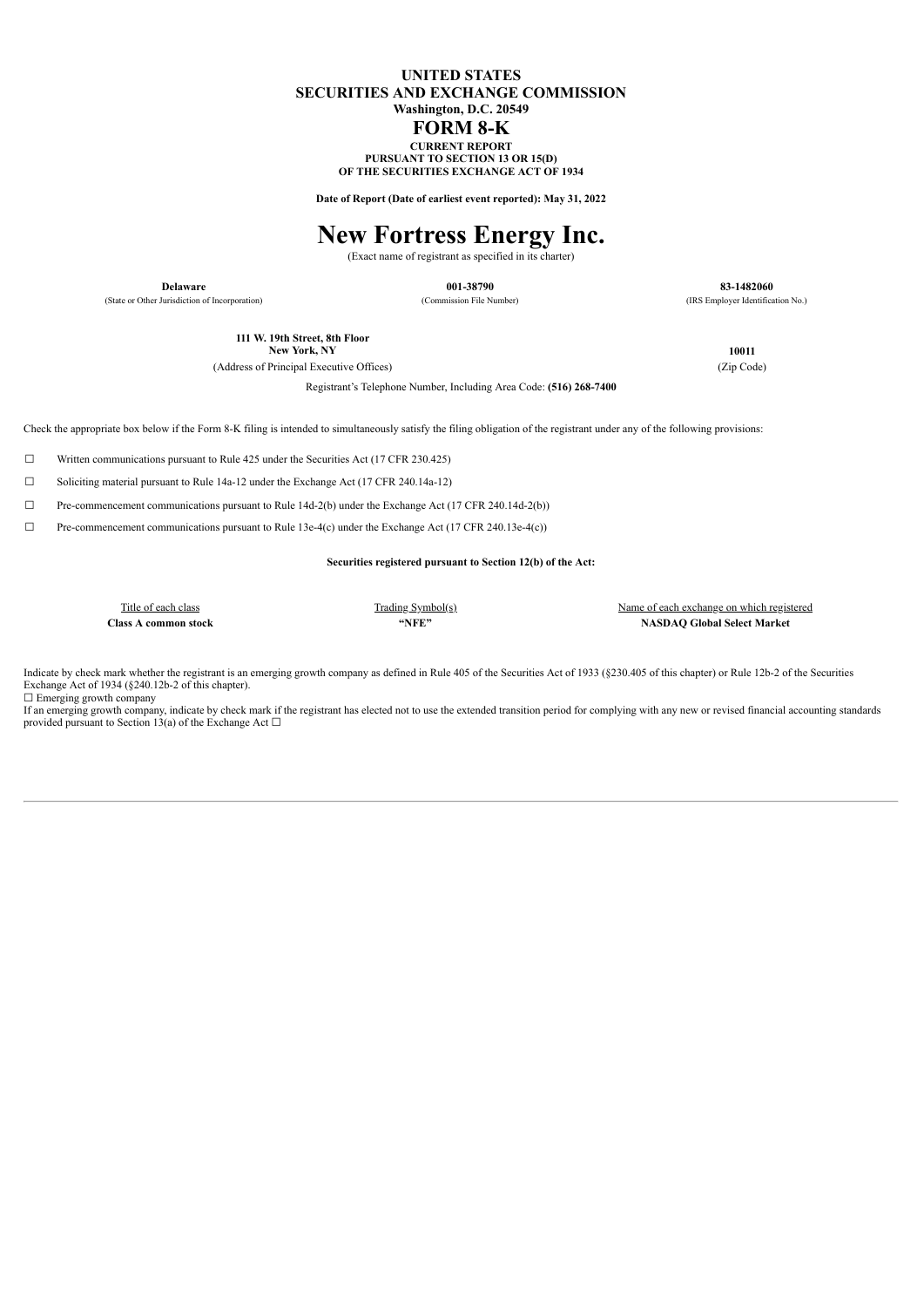### **Item 1.01. Entry into a Material Definitive Agreement.**

On May 31, 2022, an indirect subsidiary of New Fortress Energy, Inc. ("NFE"), LNG Power Limited ("LNG"), a private limited company incorporated under the laws of England and Wales, and Ebrasil Energia Ltda., a sociedade empresária limitada organized under the laws of Brazil ("Ebrasil"), the indirect shareholders of Ebrasil (the "Ebrasil Individual Sellers", together with Ebrasil, the "Ebrasil Sellers", and the Ebrasil Sellers together with LNG, the "Sellers"), Electricidade do Brasil S.A. — EBRASIL, a sociedade anônima organized under the laws of Brazil, as the guarantor of the obligations of the Ebrasil Individual Sellers, and Eneva S.A., a sociedade anônima organized under the laws of Brazil ("Eneva"), entered into a Share Purchase Agreement ("SPA") pursuant to which Eneva has agreed to acquire, directly and indirectly, 100% of the shares of (a) Centrais Elétricas de Sergipe Participações S.A. ("CELSEPAR"), which, through its wholly owned subsidiary CELSE – Centrais Elétricas de Sergipe S.A. ("CELSE"), owns 100% of the equity interests of the 1,593 MW Sergipe power plant, and (b) Centrais Elétricas Barra dos Coqueiros S.A. ("CEBARRA", together with CELSEPAR, the "Companies"), which owns 1.7 GW of expansion rights adjacent to the Sergipe power plant, for a purchase price to Sellers of R\$6.1 billion in cash (approximately<br>\$1.29 billion USD) (the "Sergipe Purchase and Sale, Eneva will be assuming the current debt of CELSE.

The respective boards of directors of LNG and Eneva, and the relevant authorized signatory of Ebrasil empowered pursuant to its articles of association, have approved the SPA and the transactions contemplated thereby. While the Sergipe Purchase and Sale remains subject to approval by Eneva's shareholders, Eneva shareholders holding approximately 43.8% of the total voting and share capital of Eneva have executed voting agreements agreeing to vote in favor of the approval of the Sergipe Purchase and Sale at a duly convened Eneva shareholders' meeting.

The purchase price payable by Eneva accrues interest at a rate of CDI + 1% from the December 31, 2021 until the date of the Closing (as defined below) and is subject to certain customary adjustments, including for the amount of any leakage that has occurred from December 31, 2021 to the date of the Closing and includes (a) certain identified actions by the Companies during the relevant period, including, without limitation, making distributions or payments to or for the benefit of the Sellers and their affiliates and assuming or incurring liabilities for the benefit of Sellers or their affiliates, and (b) certain fees and expenses incurred by the Companies in connection with the Sergipe Purchase and Sale.

The SPA contains customary representations and warranties by each of LNG. Ebrasil, the Ebrasil Individual Sellers and Eneva. Ebrasil has also agreed to various covenants in contemplation of a corporate restructuring that is expected to take place before the Closing. In addition, the SPA contains customary interim covenants and agreements, including, among others, an obligation of Sellers to operate, subjec and obligations on the part of Eneva that include (a) duly calling a meeting of its shareholders to approve the Sergipe Purchase and Sale as soon as reasonably possible, but in no event later than 60 days from the date of the execution of the SPA, (b) using reasonable best efforts to obtain all approvals for the Sergipe Purchase and Sale required under specified agreements with lenders and other third parties, (c) obtaining all regulatory approvals for the Sergipe Purchase and Sale, and (d) covenants related to Eneva's efforts to obtain certain financing in connection with the Sergipe Purchase and Sale.

Under the SPA, the closing of the Sergipe Purchase and Sale (the "Closing") will occur on the later of (a) October 3, 2022 and (b) the 10th business day after all conditions to Closing have been satisfied or waived (other than those conditions that by their nature are to be satisfied at Closing, but subject to the satisfaction or waiver of those conditions at Closing). The conditions to Closing include: (i) the receipt of all required regulatory approvals; (ii) the receipt of certain specified material third-party consents; (iii) the absence of any legal restraint issued by any court or governmental entity of competent jurisdiction preventing consummation of the Sergipe Purchase and Sale; (iv) the absence of a Material Adverse Effect (as such term is defined in the SPA); (v) the spectrum and the SPA); (v)  $\alpha$  curracy of each party's representations and warranties, subject in most cases to materiality or material adverse effect qualifications; (vi) the material compliance with each party's covenants; and accuracy of each p (viii) the approval of Eneva's shareholders as described above. Completion of Eneva's acquisition financing is not a condition to Eneva's obligation to consummate the Sergipe Purchase and Sale.

The Sergipe Purchase and Sale may be terminated by Sellers or Eneva, and terminates automatically, under certain circumstances, including, among others, (a) by either Eneva or Sellers if Closing has not occurred on or before the date that is 270 days from the execution date of the SPA (as may be extended in certain circumstances for up to 60 additional days), (b) by either Eneva or Sellers (acting jointly) if the other breaches, and does not cure, any representation or covenant that would give rise to the failure of a Closing condition and (c) automatically if the Sergipe Purchase and Sale is not approved by Eneva's shareholders. The SPA further provides that, (i) upon termination of the SPA under certain circumstances, Eneva will be required to pay Sellers a reverse<br>termination fee equal to R\$300,0 (provided that if payment of such termination fee is triggered solely by a breach of LNG, on the one hand, or the Ebrasil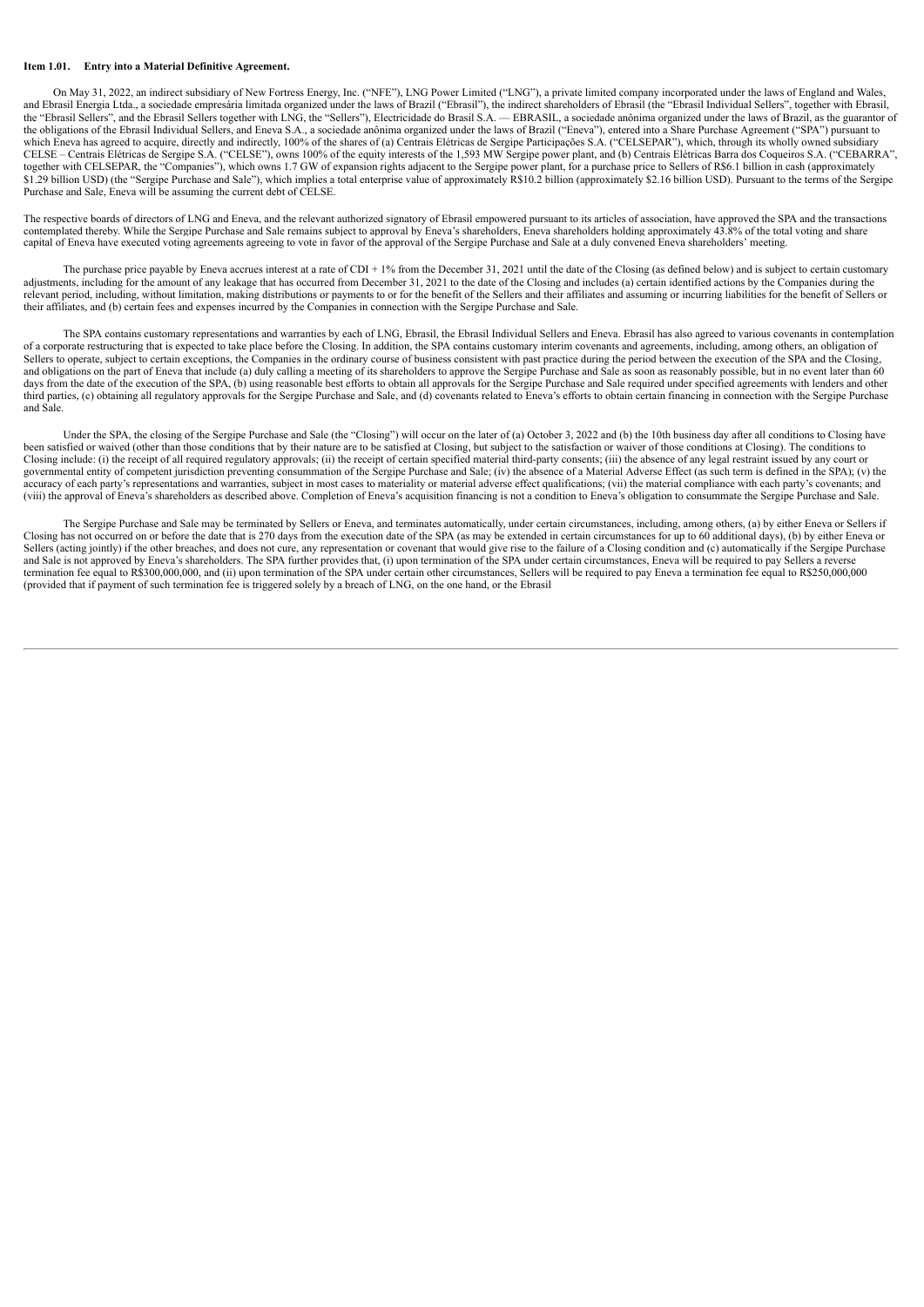Sellers, on the other hand, then the breaching seller shall reimburse the non-breaching seller the non-breaching seller's portion of such termination fee).

NFE will continue to operate the Golar Nanook, a Floating Storage and Regasification Unit that remains chartered to CELSE for the next 20 years.

The foregoing summary has been included to provide investors and security holders with information regarding the terms of the SPA and is qualified in its entirety by the terms and conditions of the SPA. It is not intended to provide any other factual information about the parties or their respective subsidiaries and affiliates. The SPA contains representations and warranties by each of the parties to the SPA, which were made only for purposes of the SPA and as of specified dates. The representations, warranties and covenants in the SPA were made solely for the benefit of expective section of the the parties to the SPA; may be subject to limitations agreed upon by the contracting parties, including being qualified by confidential disclosures made for the purposes of allocating contractual risk between the parties to the SPA instead of establishing these matters as facts; and may be subject to standards of materiality applicable to the contracting parties that differ from those applicable to investors. Investors should not rely on the representations, warranties and covenants or any descriptions thereof as characterizations of the actual state of facts or condition of the parties or any of their respective subsidiaries or affiliates. Moreover, information concerning the subject matter of the representations, warranties and covenants may change after the date of the SPA, which subsequent respective subsidiaries or information may or may not be fully reflected in NFE's or Eneva's public disclosures.

#### **Item 2.06. Material Impairments.**

NFE acquired its investment in CELSEPAR and the assets and liabilities of CEBARRA as part of its \$3.1 billion acquisition of Hygo Energy Transition Ltd on April 15, 2021. In connection with the Sergipe Purchase and Sale, NFE has determined that an other than temporary impairment of the investment in CELSEPAR will reduce net income by approximately \$250 million inclusive of atax benefit for the three mont CEBARRA are expected to be presented as held for sale, and NFE expects to recognize a pre-tax loss of approximately \$45 million for the three months ended June 30, 2022. These estimated losses are based on carrying values and exchange rates as of April 30, 2022 and estimates of the closing purchase price expected to be received. The other than temporary impairment loss, net of a tax benefit and loss on disposal are subject to change, and these changes may be material.

The impairment charge or the loss from disposal will not impact NFE's Adjusted EBITDA<sup>1</sup>, cash flows or cash balances and is not expected to result in any material future cash expenditures. Accounting for NFE's 50% ownership of CELSEPAR, the transaction is projected to generate proceeds to NFE of approximately \$550 million following the paydown of certain debt and other liabilities and net of transaction expenses.

#### **Item 7.01. Regulation FD Disclosure.**

On June 1, 2022, NFE issued a press release announcing the execution of the SPA, a copy of which is filed as Exhibit 99.1 hereto and is incorporated herein by reference.

The information set forth in (and incorporated by reference into) this Item 7.01 shall not be deemed "filed" for purposes of Section 18 of the Securities Exchange Act of 1934, as amended (the "Exchange Act") or otherwise subject to the liabilities of that Section. The information in this Item 7.01 shall not be incorporated by reference into any filing under the Securities Act of 1933, as amended (the "Securities Act"), or the Exchange Act, except as shall be expressly set forth by specific reference in such filing.

#### **Cautionary Statement Regarding Forward-Looking Statements**

This communication contains certain statements and information that may constitute "forward-looking statements" within the meaning of the Private Securities Litigation Reform Act of 1995. All statements contained in this communication other than historical information are forward-looking statements that involve known and unknown risks and relate to future events, our future financial performance or our projected business results. You can identify these forward-looking statements by the use of forward-looking words such as "expects," "may," "will," "approximately,"

<sup>1</sup> Adjusted EBITDA is a non-GAAP financial measure that the Company calculates as net income (loss), *plus* transaction and integration costs, contract termination charges and loss on mitigations sales, depreciation and amortization, interest expense (net of interest income), other (income), net, loss on extinguishment of debt, tax expense, and non-cash charges, including changes in fair value of non-hedge derivative instruments, contingent consideration and impairment charges, adjusting for certain items from our selling, general and administrative not otherwise indicative of ongoing operating performance, plus our pro rata share of Adjusted EBITDA from unconsolidated entities, less the impact of equity in earnings (losses) of unconsolidated entities.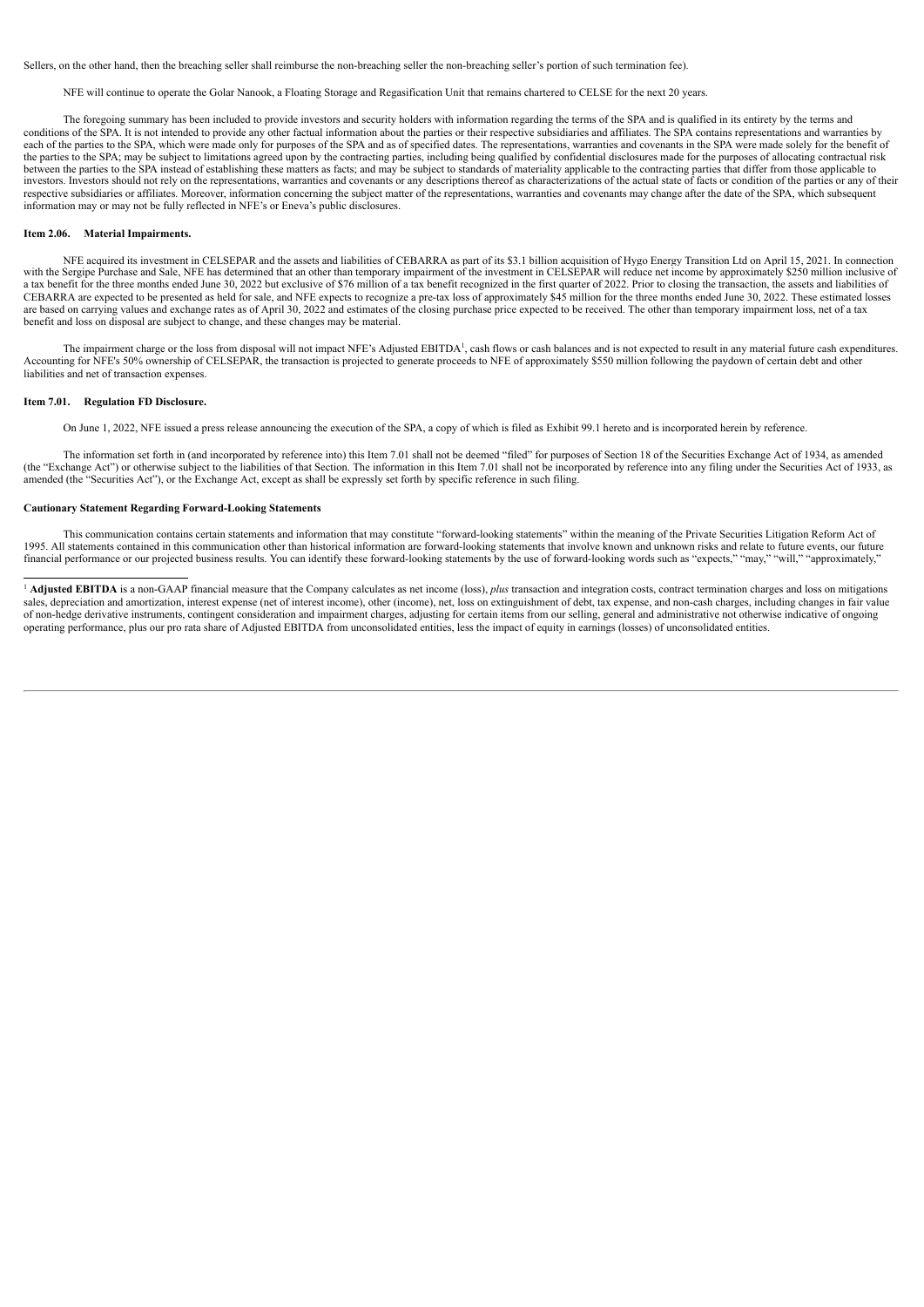"predicts," "intends," "plans," "estimates," "anticipates," or the negative version of those words or other comparable words. Forward looking statements include: the successful sale and purchase of the companies in accordance with the terms of the transaction; the projected proceeds of the transaction, including with respect to any foreign exchange risk between the Brazilian Real and the Dollar; satisfaction of the conditions to Closing in accordance with the terms thereof and within the required dates, including approval by the shareholders of Eneva, the Brazilian antitrust agency or any other regulatory agency, as well as the receipt of necessary consents from any third parties; compliance by the parties of the covenants and obligations under the SPA, including the corporate reorganization contemplated by Ebrasil prior to the Closing and Eneva's obligation to obtain sufficient third-party financing to consummate the transaction; the expected date of the Closing; the expected structure for the Closing; the occurrence of any Material Adverse Effect (as such term is defined in the SPA); NFE's ability to continue to operate the Golar Nanook; and the impact of the transaction on NFE's earnings and tax benefits. It is uncertain whether any of the events anticipated by the forward-looking statements will transpire or occur, or if any of them do, what impact they will have on the results of operations and financial condition of the parties to the SPA or the stock prices of such parties.

These forward-looking statements represent the Company's expectations or beliefs concerning future events, and it is possible that the results described in this press release will not be achieved. These forward-looking statements are necessarily estimates based upon current information and are subject to risks, uncertainties and other factors, many of which are outside of the Company's control, that could cause actual results to differ materially from the results discussed in the forward-looking statements. Factors that could cause or contribute to such differences include, but are not limited to: the risk that the proposed transactions may not be completed in a timely manner or at all; common risks related to the sale and purchase of businesses or assets, including the risk of valuation and successful implementation, and the risks that we may not be able to realize the benefits of any such transactions, among others; fluctuations in exchange rates used to translate the Brazilian Real into U.S. dollars that could result in potential losses and reductions in our proceeds from the transaction resulting from currency fluctuations; possibility that any or all of the various conditions to the consummation of the transaction may not be satisfied or waived (or any conditions, limitations or restrictions placed on such approvals); the receipt, on a timely basis or otherwise, of the required approvals and consents for the transaction by the shareholders of the parties, the required regulators or governmental agencies, third parties or other persons; breach or failure by the parties to comply with the covenants and obligations under the SPA; the continued operations of Golar Nanook and relationship with the new shareholder of the Sergipe power plant; the possibility that long-term financing for the proposed transactions may not be available on favorable terms, or at all; nonpayment or nonperformance by any of parties to the SPA; the effect of the announcement or pendency of the transactions on our operations, including the ability of NFE to retain and hire key personnel and maintain relationships with customers, suppliers and others with whom NFE does business; the outcome of any legal proceedings related to the SPA; the ability of NFE to implement its plans, forecasts and other expectations with respect to NFE's business after the completion of the proposed transactions; business disruption following the SPA; and the impact of public health crises, such as pandemics (including coronavirus (COVID-19)) and epidemics and any related company or government policies and actions to protect the health and safety of individuals or government policies or actions to maintain the functioning of national or global economies and markets. These factors are not necessarily all of the important factors that could cause actual results to differ materially from those expressed in any of NFE's forward-looking statements. Other known or unpredictable factors could also have material adverse effects on future results.

Any forward-looking statement speaks only as of the date on which it is made, and, except as required by law, the Company does not undertake any obligation to update or revise any forward-looking statement, whether as a result of new information, future events or otherwise. New factors emerge from time to time, and it is not possible for the Company to predict all such factors. When considering these forward-looking statements, you should keep in mind the risk factors and other cautionary statements in our annual report, quarterly and other reports filed with the SEC, which could cause its actual results to differ materially from those contained in any forward-looking statement. We undertake no duty to update these forward-looking statements, even though our situation may change in the future.

#### **Item 9.01. Financial Statements and Exhibits.**

**Exhibit**

| елшин<br>No. | <b>Description</b>                                                                                        |
|--------------|-----------------------------------------------------------------------------------------------------------|
| 99.1         | Press Release, dated June 1, 2022, issued by New Fortress Energy Inc.                                     |
| 104          | Cover Page Interactive Data File - the cover page XBRL tags are embedded within the Inline XBRL document. |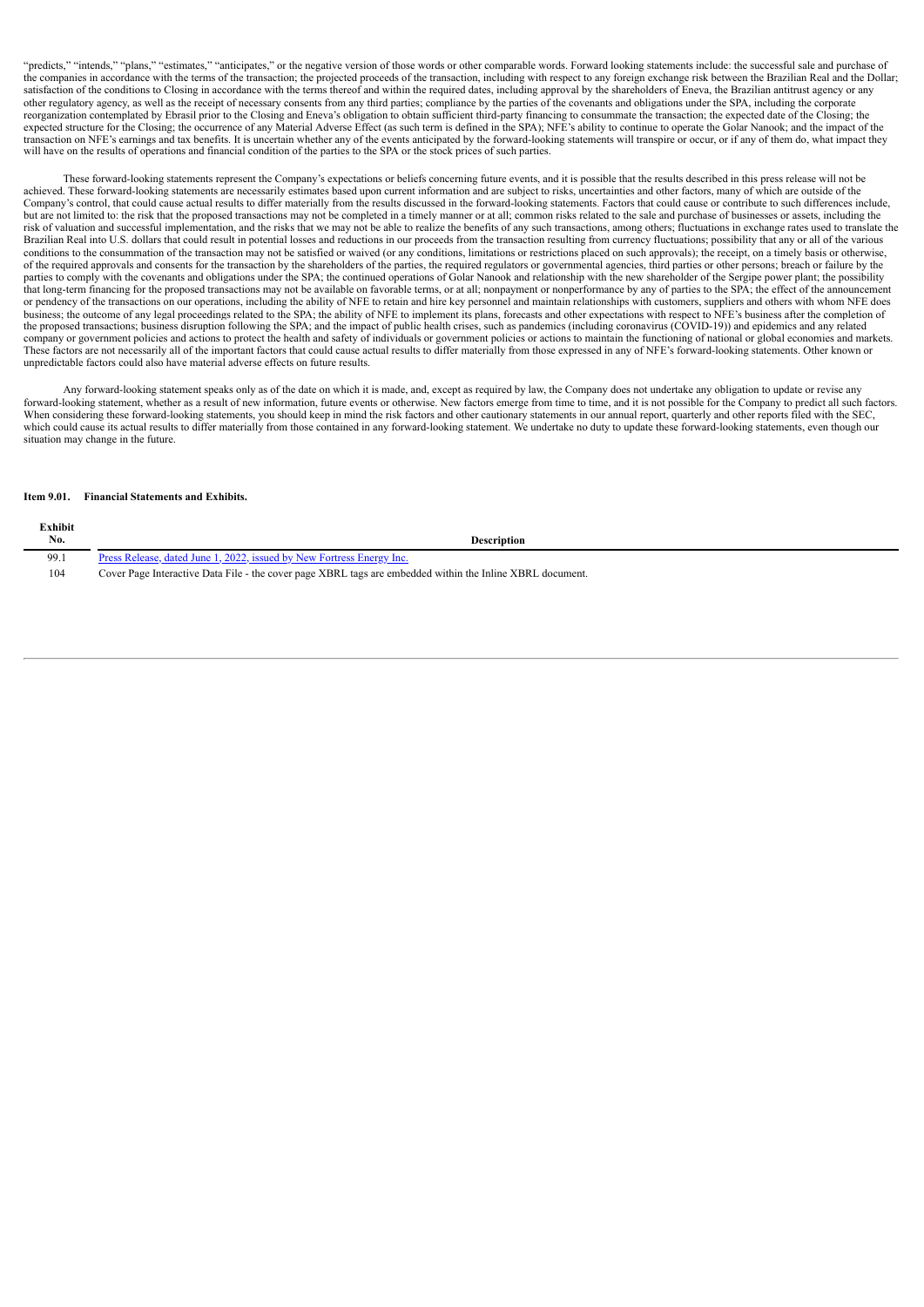### **SIGNATURES**

Pursuant to the requirements of the Securities Exchange Act of 1934, as amended, the registrant has duly caused this report to be signed on its behalf by the undersigned, thereunto duly authorized.

## **NEW FORTRESS ENERGY INC.**

June 3, 2022 *Islam 2022* **By:** *Syc Christopher S. Guinta* Name: Christopher S. Guinta

Title: Chief Financial Officer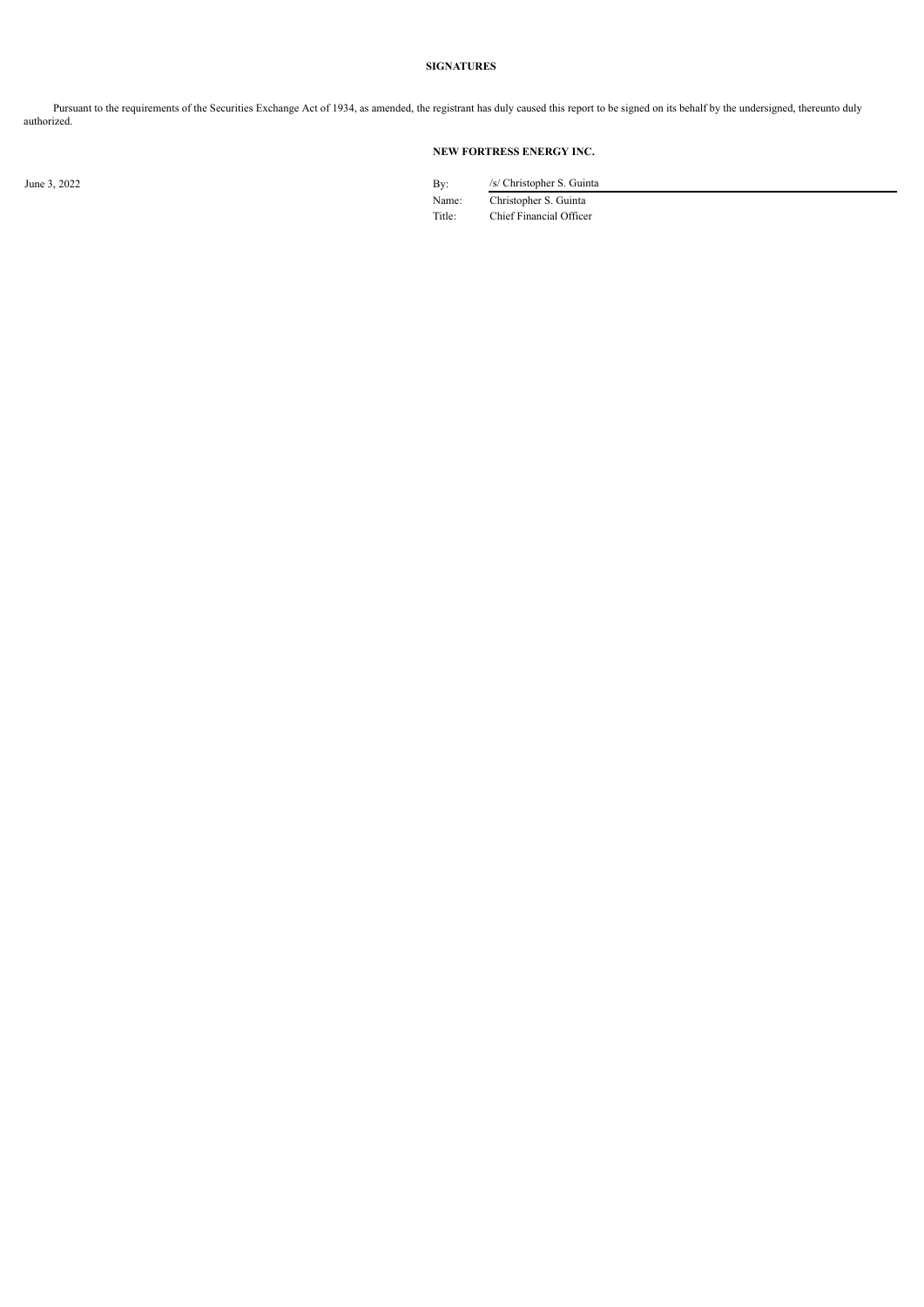<span id="page-5-0"></span>

## NFE and EBRASIL Agree to Sell the 1.6 GW CELSE Power Plant to Eneva S.A. for an Enterprise Value of R\$10.2 billion (\$2.16 billion)

NEW YORK -- New Fortress Energy Inc. (NASDAQ: NFE) ("NFE") announced today that it has, along with its joint venture partner Ebrasil Energia Ltda, and its shareholders ("Ebrasil"), entered into a definitive Share Purchase Agreement ("SPA") with Brazilian power company Eneva S.A. ("Eneva") (B3: ENEV3), whereby Eneva will acquire 100% of the equity interests of the Porto de Sergipe Power Plant for R\$6.1 billion in cash (approximately \$1.29 billion USD). Located in Barra dos Coqueiros in the country's Northeast region, the 1,593 MW Sergipe Power Plant plays a critical role in Brazil's energy security, providing low-cost, dispatchable power to balance the significant seasonal hydroelectric power that comprises a majority of the region's electric capacity.

As part of the transaction, Eneva has agreed to acquire, directly and indirectly, 100% of the shares of Centrais Elétricas de Sergipe Participações S.A. ("CELSEPAR"), which owns 100% of the equity interests of the Sergipe Power Plant, and Centrais Elétricas Barra dos Coqueiros S.A. ("CEBARRA"), which owns 1.7 GW of expansion rights adjacent to the Sergipe Power Plant, for a total implied enterprise value of approximately R\$10.2 billion (approximately \$2.16 billion USD) (the "Enterprise Value"). Pursuant to the terms of the transaction, Eneva will be assuming the current debt of Centrais Elétricas de Sergipe ("CELSE"), the 100% owned subsidiary of CELSEPAR.

"We look forward to maintaining a long-term relationship with Eneva and the CELSE Power Plant," said Wes Edens, Chairman and CEO of New Fortress Energy. "Eneva is one of Brazil's leading power companies and a highly capable long-term owner and operator of this critical power asset for northeast Brazil. NFE will continue to operate the Golar Nanook, a Floating Storage and Regasification Unit that remains chartered to CELSE for the next 20 years."

"CELSE will play a critical role for Eneva's strategy going forward. With multiple options embedded and a significant Thermal Power Plant pipeline to be developed it will allow Eneva to focus on what it does best - developing new business opportunities in Brazil having the access to gas as a cornerstone," said Pedro Zinner, CEO of Eneva. "This can be the beginning of a very fruitful and long-lasting relationship between two companies which have complementary roles in the gas value chain."

Subject to satisfying certain covenants and closing conditions, including approval by Eneva's shareholders, the Brazilian antitrust agency and the receipt of necessary consents, the transaction is expected to close in the second half of 2022. Accounting for NFE's 50% ownership of CELSEPAR, the transaction is projected to generate proceeds to NFE of approximately \$550 million USD following the paydown of certain debt and other liabilities and net of transaction expenses.

## **About New Fortress Energy**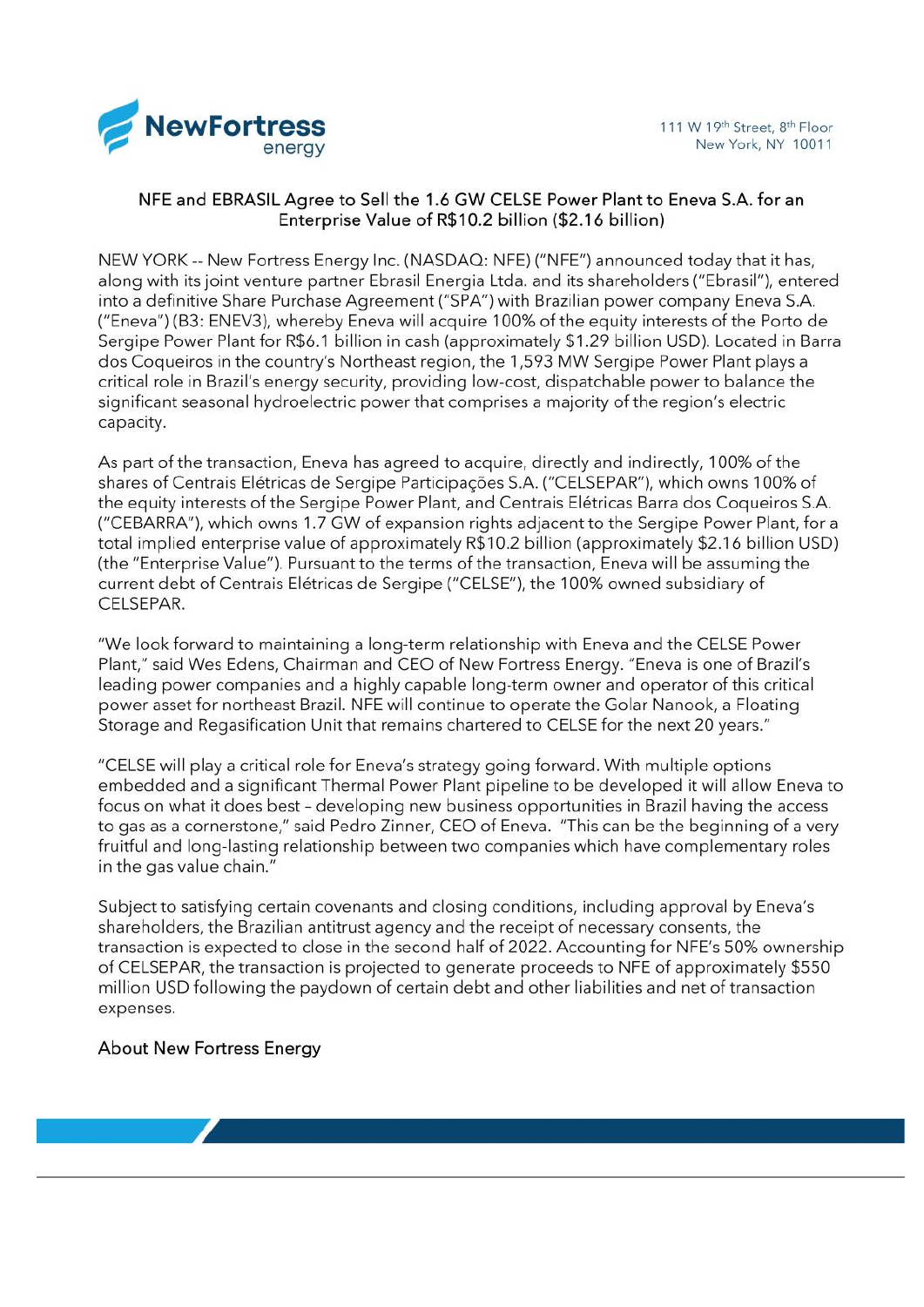New Fortress Energy Inc. (NASDAQ: NFE) is a global energy infrastructure company founded to help address energy poverty and accelerate the world's transition to reliable, affordable, and clean energy. The company owns and operates natural gas and liquefied natural gas (LNG) infrastructure, ships and logistics assets to rapidly deliver turnkey energy solutions to global markets. Collectively, the company's assets and operations seek to support global energy security, enable economic growth, enhance environmental stewardship, and transform local industries and communities around the world.

## Cautionary Language Regarding Forward-Looking Statements

This communication contains certain statements and information that may constitute "forwardlooking statements" within the meaning of the Private Securities Litigation Reform Act of 1995. All statements contained in this communication other than historical information are forwardlooking statements that involve known and unknown risks and relate to future events, our future financial performance or our projected business results. You can identify these forward-looking statements by the use of forward-looking words such as "expects," "may," "will," "approximately," "predicts," "intends," "plans," "estimates," "anticipates," or the negative version of those words or other comparable words. Forward looking statements include: the successful sale and purchase of the companies in accordance with the terms of the transaction; the projected proceeds of the transaction, including with respect to any foreign exchange risk between the Brazilian Real and the Dollar; the expected structure for closing of the transaction; the role of the Sergipe Power Plant in Brazil's energy security and ability to dispatch; the continued operations of the Sergipe Power Plant; NFE's expected partnerships with third parties, including with respect to the Golar Nanook and continued operation of the Golar Nanook; satisfaction of the closing conditions in the SPA in accordance with the terms thereof and within the required dates, including approval by the shareholders of Eneva, the Brazilian antitrust agency or any other regulatory agency, as well as the receipt of necessary consents from any third parties; the expected date of closing of transaction; compliance by the parties of the covenants and obligations under the SPA; and the ability to mitigate foreign exchange risk for the transaction through hedge arrangements. It is uncertain whether any of the events anticipated by the forward-looking statements will transpire or occur, or if any of them do, what impact they will have on the results of operations and financial condition of the parties to the SPA or the stock prices of such parties.

These forward-looking statements represent the Company's expectations or beliefs concerning future events, and it is possible that the results described in this press release will not be achieved. These forward-looking statements are necessarily estimates based upon current information and are subject to risks, uncertainties and other factors, many of which are outside of the Company's control, that could cause actual results to differ materially from the results discussed in the forward-looking statements. Factors that could cause or contribute to such differences include, but are not limited to: the risk that the proposed transactions may not be completed in a timely manner or at all; common risks related to the sale and purchase of businesses or assets, including the risk of valuation and successful implementation, and the risks that we may not be able to realize the benefits of any such transactions, among others; fluctuations in exchange rates used to translate the Brazilian Real into U.S. dollars that could result in potential losses and reductions in our proceeds from the transaction resulting from currency fluctuations; possibility that any or all of the various conditions to the consummation of the transaction may not be satisfied or waived (or any conditions, limitations or restrictions